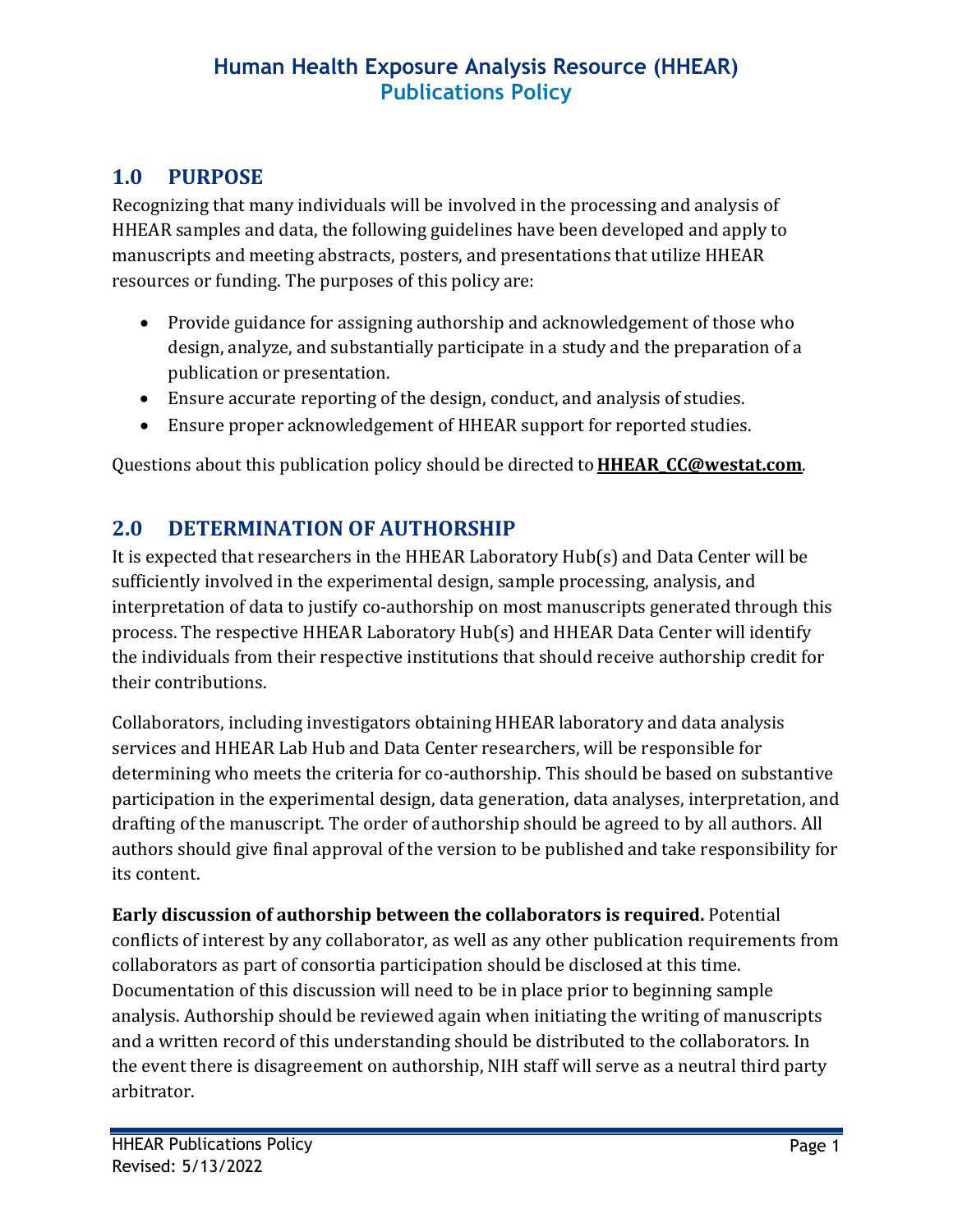#### **3.0 ACKNOWLEDGEMENTS**

HHEAR resources are made possible by [NIH funding](https://grants.nih.gov/grants/acknow.htm) and must be properly acknowledged in manuscripts. At an appropriate place in the manuscript (per the journal's requirement), abstract, poster, or presentation, one or more statements should specify financial acknowledgement as follows:

*"Research reported in this publication was supported by the National Institutes of Health under award number [grant(s) (see Table 1)]. The content is solely the responsibility of the authors and does not necessarily represent the official views of the National Institutes of Health.* "In addition to financial acknowledgement, statements can be included that recognize technical support or other contributions received from HHEAR researchers that do not meet the criteria for authorship.

## **4.0 CITING PUBLICLY AVAILABLE HHEAR DATA**

Publicly available HHEAR data are those data that have been generated by the HHEAR lab(s) combined with the data submitted by HHEAR project investigators. External research investigators who are using *any* publicly available HHEAR data should cite the original paper (if available), as well as the DOIs (Digital Object Identifier) associated with the data files. The DOIs and original study grant numbers are included in the readme text associated with each HHEAR project located on HHEARDataCenter.mssm.edu. This will ensure that the original generators of the data sets will get credit and allow readers to locate and evaluate the provenance of the data.

In addition, the following acknowledgement should be included:

*"Data for this study were obtained from the Human Health Exposure Resource (HHEAR) Data Repository, which has been approved under Icahn School of Medicine at Mount Sinai IRB Protocol # 16-00947. The HHEAR Data Repository houses publicly available data that was generated through grants supported by the National Institutes of Health as part of HHEAR. The content is solely the responsibility of the authors and does not necessarily represent the official views of the National Institutes of Health."*

If the use of the publicly available HHEAR data for manuscripts, abstracts, posters, and presentations required additional scientific input from HHEAR Laboratory Hubs or Data Center researchers, then the authorship/acknowledgement guidelines outlined in Sections 2 and 3 above should be followed.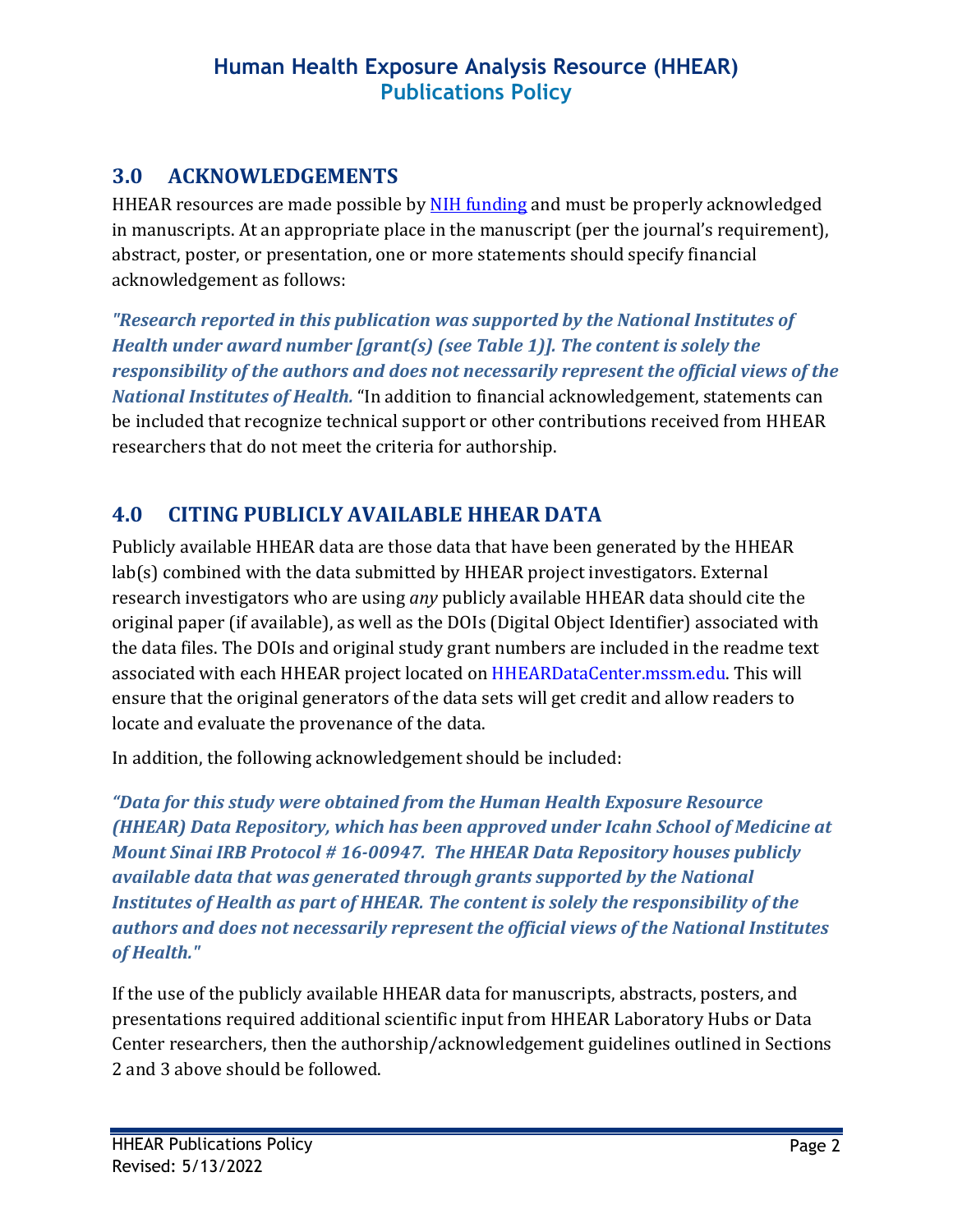### **5.0 MANUSCRIPT REGISTRATION**

Once a manuscript is ready for submission and has been approved by all named authors, the manuscript must be registered with HHEAR. This information will only be used for tracking purposes and will not be released to the general public.